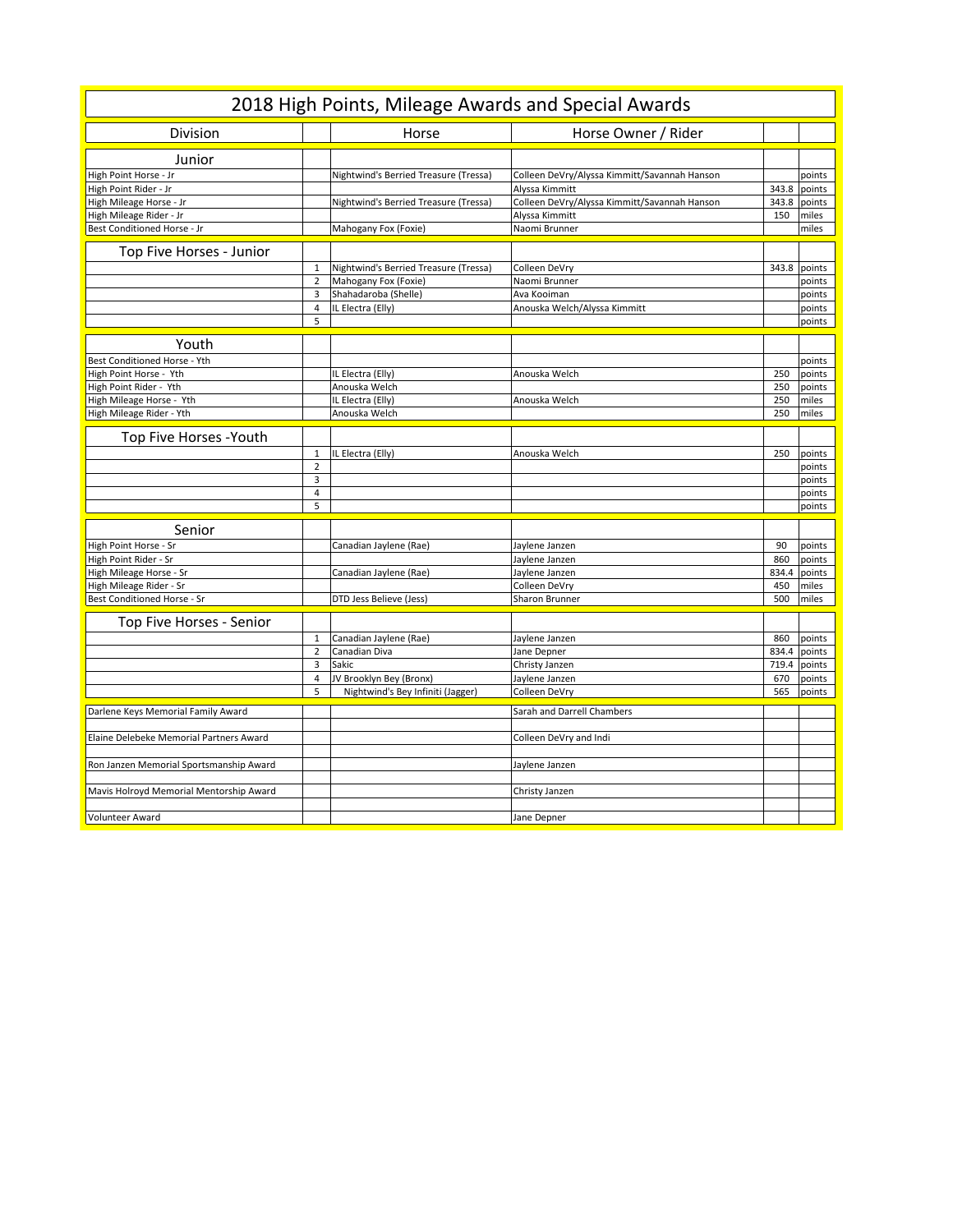| 2018 Horse Lifetime Mileage Awards         |                                     |                              |  |  |  |  |
|--------------------------------------------|-------------------------------------|------------------------------|--|--|--|--|
| Mileage Award                              | Horse                               | Owner                        |  |  |  |  |
|                                            | IL Electra (Elly)                   | Anouska Welch                |  |  |  |  |
|                                            | Lynx                                | Jessica Yavis                |  |  |  |  |
|                                            | <b>Nightwind's Berried Treasure</b> | Colleen DeVry                |  |  |  |  |
|                                            | Nightwind's Magic Dancer            | Colleen DeVry                |  |  |  |  |
| 250 Plaque & Sticker                       | NWA Minstrado's Genesis (Beamer)    | Caitlin Shumborski           |  |  |  |  |
|                                            | Sutari                              | Jaye Yavis                   |  |  |  |  |
|                                            | <b>Time Traveller</b>               | Micheline Maes               |  |  |  |  |
|                                            | Gypsy                               | Philip Henri                 |  |  |  |  |
|                                            | Ginny B                             | Jan Marsh                    |  |  |  |  |
|                                            | Koko Klassique (Koko)               | Robin Dorchester             |  |  |  |  |
|                                            | RRJ Rocket's Tequila (Porsche)      |                              |  |  |  |  |
|                                            | W Five Raffiki                      | Judi Mendryk<br>Meghan Payne |  |  |  |  |
| 500 Sticker                                | Ginger's Beauty                     | Carol Wadey                  |  |  |  |  |
|                                            | OM El Saleem                        |                              |  |  |  |  |
|                                            |                                     | Stephanie Marsh              |  |  |  |  |
|                                            | Nightwind's Classic Whiskee         | Colleen DeVry                |  |  |  |  |
| 750 Sticker                                | Ginger's Beauty                     | Carol Wadey                  |  |  |  |  |
|                                            | JV Brooklyn Bey (Bronx)             | Jaylene Janzen               |  |  |  |  |
|                                            | Zar                                 | Arend deVries                |  |  |  |  |
| 750 Sticker & 1,000 Mile Blanket/Sticker   | UTCS Silk ABS Smoke                 | Kathy McCartney              |  |  |  |  |
|                                            | Jack                                | Julienne Morissette          |  |  |  |  |
| 1000 Mile Blanket & Sticker                | Kira Anne (Kira)                    | Lorrence Aplin               |  |  |  |  |
|                                            | Shade                               | Jessica Yavis                |  |  |  |  |
| 1250 Mile Sticker                          | Nightwind's Bey Infiniti (Jagger)   | Colleen DeVry                |  |  |  |  |
| 1,000 Mile Blanket/Sticker & 1,250 Sticker | DA Dr Dre                           | <b>Brianne Brault</b>        |  |  |  |  |
| 1750 Sticker & 2,000 Blanket/Sticker       | DSF Saskatchewan (Chewie)           | Robyn Wadey                  |  |  |  |  |
| 2,000 Blanket & Sticker                    | Canadian Jaylene (Rae)              | Jaylene Janzen               |  |  |  |  |
| 2,000 Blanket/Sticker & 2,250 Sticker      | JR's Last Chance                    | Mary Anne Dorchester         |  |  |  |  |
| 2,750 Sticker & 3,000 Blanket/Sticker      | Canadian Diva                       | Jane Depner                  |  |  |  |  |
| 4,250 & 4,500 Sticker                      | Sakic                               | Christy Janzen               |  |  |  |  |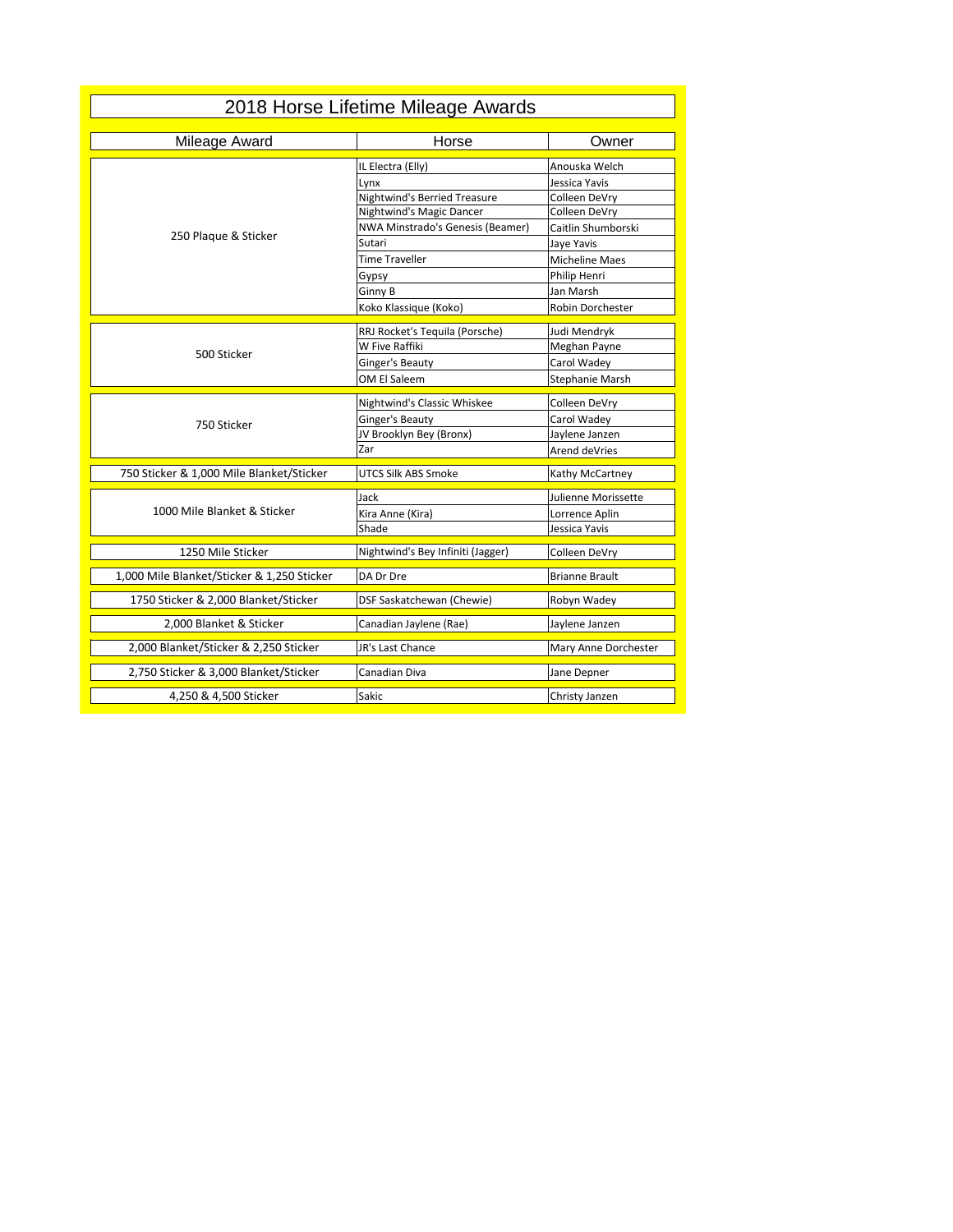| 2018 Rider Lifetime Mileage Awards |                                                                                                                                 |  |  |  |
|------------------------------------|---------------------------------------------------------------------------------------------------------------------------------|--|--|--|
| Mileage Award                      | Rider                                                                                                                           |  |  |  |
| 250 miles                          | Chris Morrison<br><b>Micheline Maes</b><br>Daryl Cole<br>Robert Welch<br>Erika Catlos<br><b>Stephanie Marsh</b><br>Jayme Benoit |  |  |  |
| 500 miles                          | Caitlin Shumborski<br>Alyssa Kimmitt<br>Jannett Wood                                                                            |  |  |  |
| 750 miles                          | Alyccia Stewart                                                                                                                 |  |  |  |
| 1,000 Mile Buckle                  | Maggie Huette<br><b>Brianne Brault</b><br>Kathy McCartney<br>Naomi Brunner                                                      |  |  |  |
| 1,250 miles                        | Kathy McCartney<br>Aura Pombert                                                                                                 |  |  |  |
| 1,500 miles                        | Anne Rogers                                                                                                                     |  |  |  |
| 1,750 miles                        | Brenda Henrikson                                                                                                                |  |  |  |
| 2,000 Mile Buckle                  | Robin Dorchester                                                                                                                |  |  |  |
| 2,500 miles                        | <b>Sharon Brunner</b>                                                                                                           |  |  |  |
| 3,000 Mile Buckle                  | Sarah Chambers                                                                                                                  |  |  |  |
| 3,750 miles & 4,000 Mile Buckle    | Mary Anne Dorchester                                                                                                            |  |  |  |
| 4,000 Mile Buckle                  | Leanna Marchant                                                                                                                 |  |  |  |
| 4,500 miles                        | Colleen DeVry                                                                                                                   |  |  |  |
| 5,000 Mile Buckle                  | Jessica Yavis<br>Jan Marsh<br>Jane Depner                                                                                       |  |  |  |
| 5,250 & 5,500 miles                | Jaye Yavis                                                                                                                      |  |  |  |
| 5,750 miles                        | Jaylene Janzen                                                                                                                  |  |  |  |
| 10,250 & 10,500 miles              | Robyn Wadey                                                                                                                     |  |  |  |
| 11,750 miles                       | Larry Handziuk                                                                                                                  |  |  |  |
| 14,000 Mile buckle                 | Christy Janzen                                                                                                                  |  |  |  |
| 16,500 & 16,750 miles              | Carol Wadey                                                                                                                     |  |  |  |